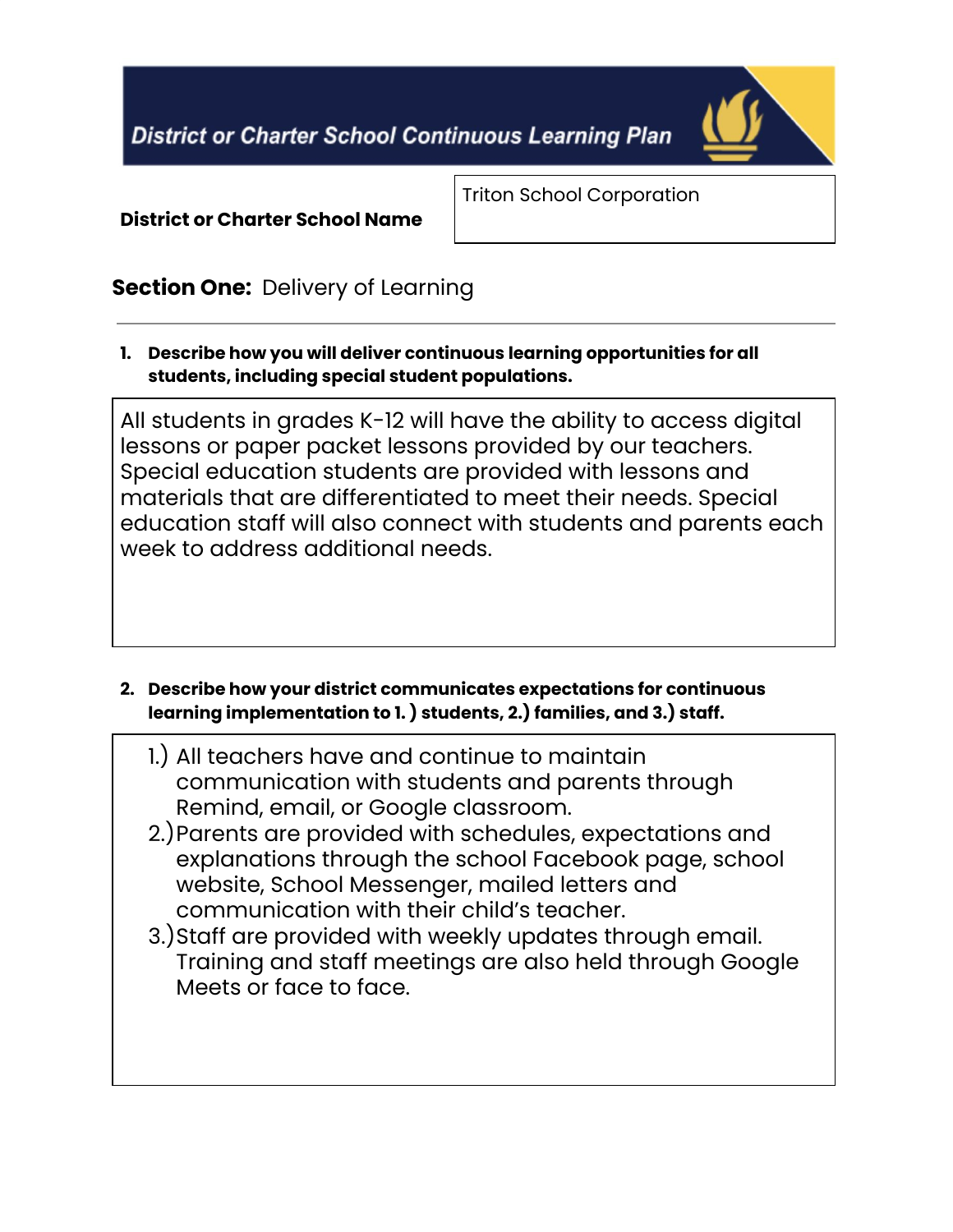#### **3. Describe student access to academic instruction, resources, and supports during continuous learning.**

All students will have a school device provided for them to access lesson content and complete assignments. The ability to access the internet will be provided through community hubs and scheduled times at the school.

Students in grades K-12 who are completing digital lessons will be able to access their digital lessons through Google Classroom.

Teachers will share with parents and students the times they are available and will respond to all student requests in a timely fashion.

Special education staff will be connecting weekly with students to provide specialized instruction and/or individual support or consultation to families. Contacts will be documented.

#### **4. What equipment and tools are available to staff and students to enable your continuous learning plan? Please list.**

Staff will be provided with devices and/or hot spots (for home internet access) necessary for creating and sharing digital lessons. Students who complete digital work will be using a school device if needed.

**5. Describe how educators and support staff are expected to connect with students and families on an ongoing basis.**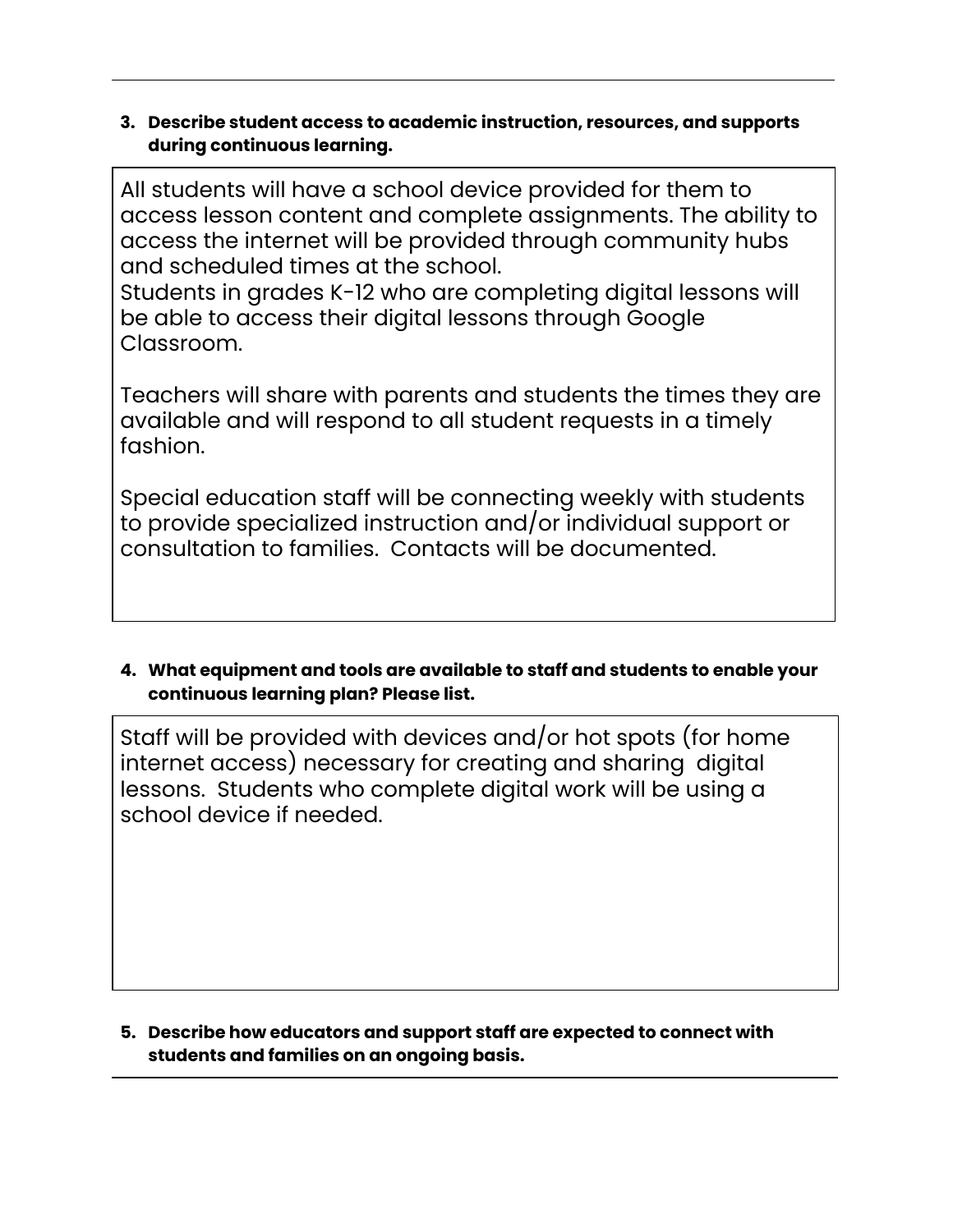Staff are expected to post lessons daily for students. All teachers are expected to respond to all student and parent inquiries in a timely manner. Support staff will provide assistance to students who choose to access their digital content at the school.

### **6. Describe your method for providing timely and meaningful academic feedback to students.**

As students complete digital assignments, teachers will provide feedback through email. Google classroom or Loom.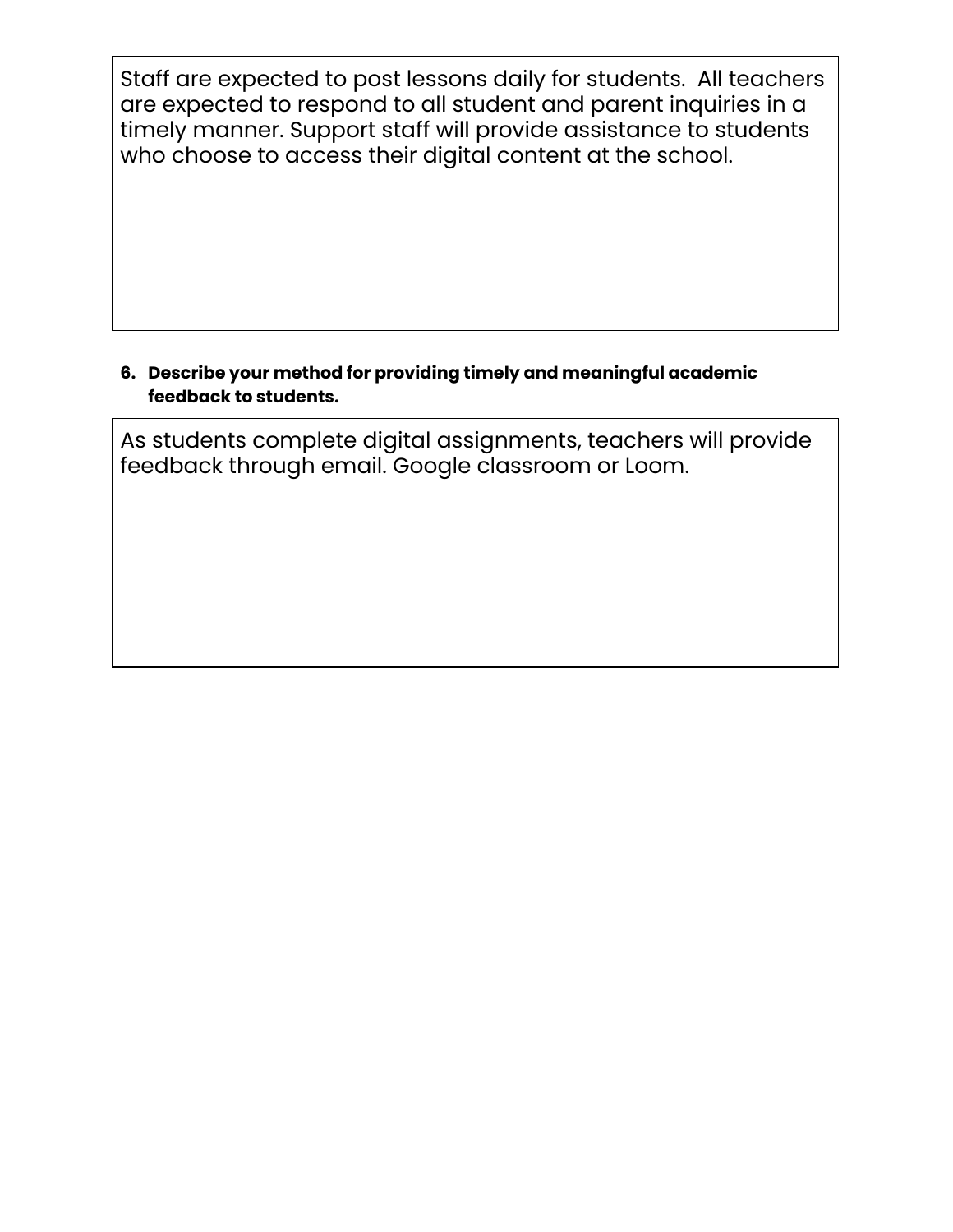## **Section Two:** Achievement and Attendance

#### **7. Does your continuous learning plan provide an avenue for students to earn high school credits? If so, describe the approach.**

Yes, our students will complete all of their current classes they were enrolled in for the remainder of the year. They will have their assignments graded and put in Harmony gradebook just as if they were in school.

#### **8. Describe your attendance policy for continuous learning.**

Secretaries will record attendance in our Harmony student management system daily as students complete their daily attendance form.

#### **9. Describe your long-term goals to address skill gaps for the remainder of the school year.**

Teachers will use assessment data to provide differentiated instruction to meet each student's academic needs. Students with significant skills gaps will be provided with additional support from our Title I staff.